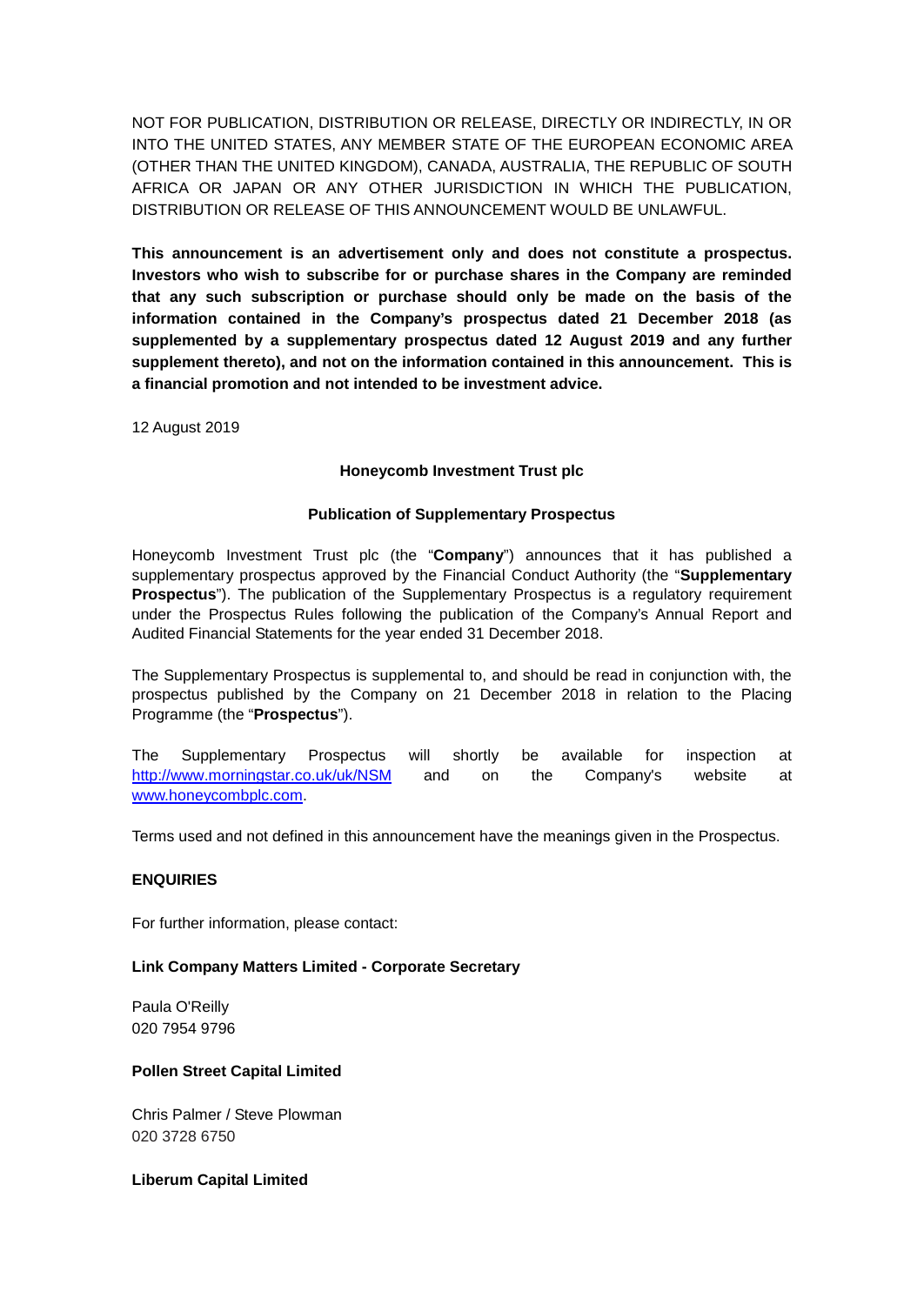Chris Clarke / Louis Davies 020 3100 2000

#### **IMPORTANT NOTICE**

This announcement, which constitutes a financial promotion for the purposes of the Financial Services and Markets Act 2000 and which has been prepared by, and is the sole responsibility of, the Company, has been approved solely for the purposes of section 21(2)(b) of the Financial Services and Markets Act 2000 by a company that is authorised and regulated by the UK Financial Conduct Authority ("**FCA**").

This announcement is an advertisement and does not constitute a prospectus relating to the Company and does not constitute, or form part of, any offer or invitation to sell or issue, or any solicitation of any offer to purchase or subscribe for, any Placing Shares in the Company in any jurisdiction nor shall it, or any part of it, or the fact of its distribution, form the basis of, or be relied on in connection with or act as any inducement to enter into, any contract therefor.

The information contained in this announcement is for background purposes only and does not purport to be full or complete. Investors should not purchase or subscribe for any transferable securities referred to in this announcement except on the basis of information contained in the Prospectus and Supplementary Prospectus (and any further supplement thereto). Copies of the Prospectus are available for viewing and copies of the Supplementary Prospectus will shortly be made available for viewing at the National Storage Mechanism at <http://www.morningstar.co.uk/uk/NSM>and on the Company's website.

The Placing Shares are only suitable for investors: (i) who are institutional, professional and highly knowledgeable (including those who are professionally advised); (ii) for whom an investment in the Placing Shares is part of a diversified investment programme; and (iii) who fully understand and are willing to assume the risks involved in such an investment, including the potential risks of capital loss and that there may be limited liquidity in the underlying investments of the Company. The value of shares and the income from them is not guaranteed and can fall as well as rise due to stock market and currency movements. When you sell your investment you may get back less than you originally invested. If you are in any doubt about the contents of this announcement you should consult your accountant, legal or other professional adviser or financial adviser. Past performance is not a guide to future performance and the information in this announcement or any documents relating to the Placing cannot be relied upon as a guide to future performance.

Liberum Capital Limited, which is authorised and regulated by the Financial Conduct Authority in the United Kingdom, is acting only for the Company in connection with the matters described in this announcement and is not acting for or advising any other person, or treating any other person as its client, in relation thereto and will not be responsible for providing the regulatory protection afforded to clients of Liberum Capital Limited or advice to any other person in relation to the matters contained herein.

Neither Liberum Capital Limited nor Pollen Street Capital Limited, nor any of their respective directors, officers, employees, advisers or agents accepts any responsibility or liability whatsoever for, or makes any representation or warranty, express or implied, as to the truth, accuracy or completeness of, the information in this announcement (or whether any information